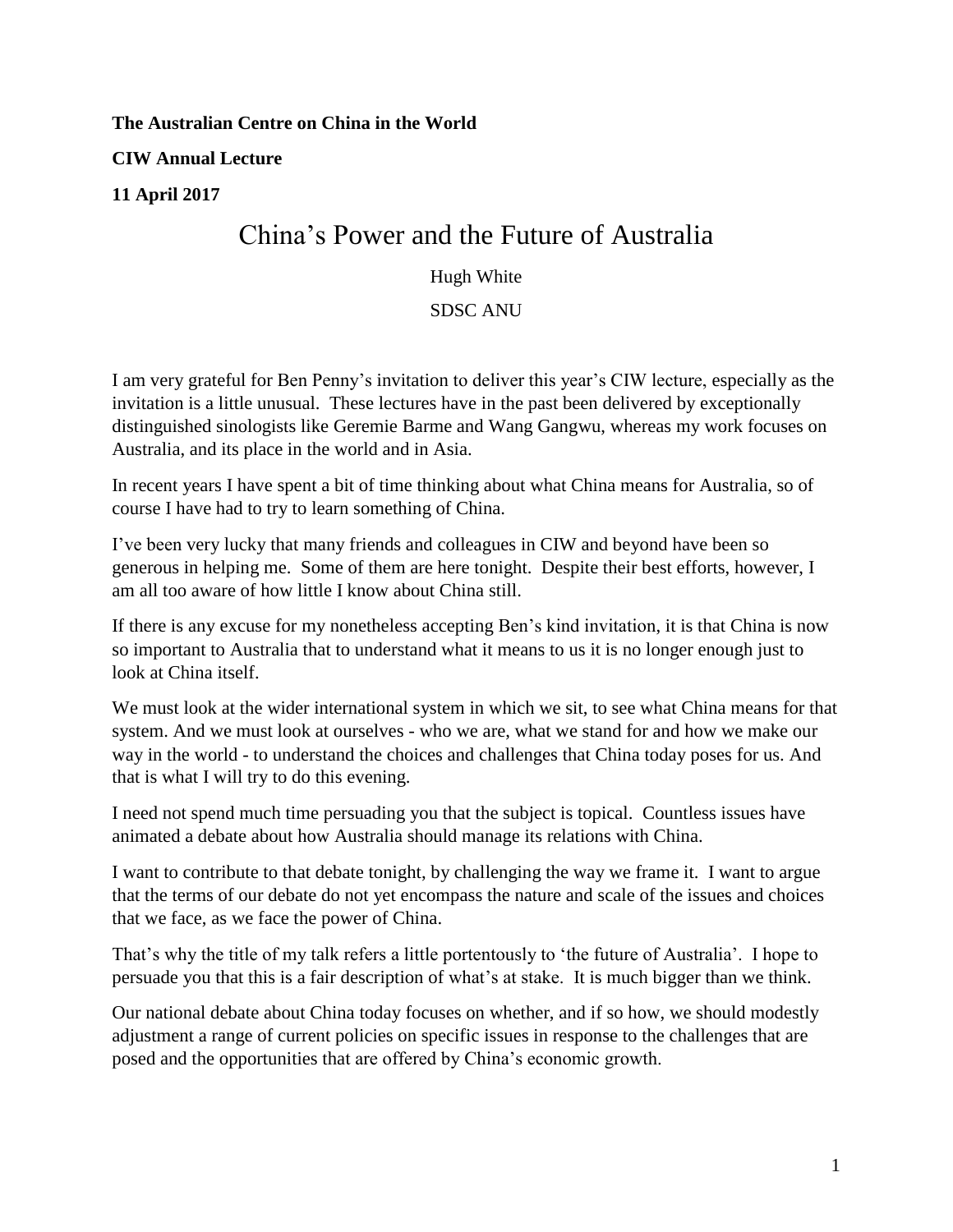Policies on things like extradition, foreign investment, political donations, media ownership and language education. These are of course all important issues. But to imagine that they exhaust the range of questions that we face is to assume that China's rise makes no more than a marginal difference to our international environment and the way we manage our international relations, and requires only marginal adjustments to our policies and practices in response.

But that is wrong. China's rise is among the two or three biggest shifts in its international setting that Australia has ever faced, comparable to, and perhaps bigger than, the collapse of the British Empire and the decolonisation of Asia.

It is already fundamentally changing the international order globally, and especially in Asia. It is already challenging us fundamentally to rethink our place in Asia, and that in turn requires us to re-examine who we are ourselves.

So I want to suggest to you this evening that we still haven't begun to understand what China's rise means – how completely it changes the world, the region we live in and our place in it, and how much we will be changed by it. Our debates about China have hardly begun.

This is a story about national power, so I need to start by saying something about that. National power is the capacity of one state to shape its international setting to suit its interests, especially by influencing the conduct of other states.

-------

National power can be manifested and exercised in many ways, and can be affected by many factors, but history strongly suggests that its primary ultimate source is the scale of a nation's economy – its GDP. If you doubt this, think back to Britain wealth and power in the  $19<sup>th</sup>$ Century, and America's in the 20<sup>th</sup> Century. The correlation between wealth and power, between preponderant wealth and preponderant power, is pretty plain.

When a country becomes very powerful – as Britain and America have been – they have the capacity to shape not just their immediate international environment, but the whole system in which they work.

That is just what Britain and America have done over the last couple of centuries, as we know. We proudly proclaim that today's international order has been built on their ideas and values, and that happened because they were, in turn the world's richest and most powerful countries.

China's rise brings that era to an end, because China will be the world's richest and most powerful country in the 21<sup>st</sup> century. It is remarkable that this statement still has the power to shock, and that so many of us are still so sure it's not true.

Of course it is not absolutely certain; nothing in human affairs is. But the reasons often given to doubt it look to me very flimsy. The foundations and trajectory of China's power are much more robust than most us are willing to admit.

Of course China's growth has slowed, and will no doubt slow further. But the source of China's power today does not lie in its current growth rate, but in the scale of the economy built up over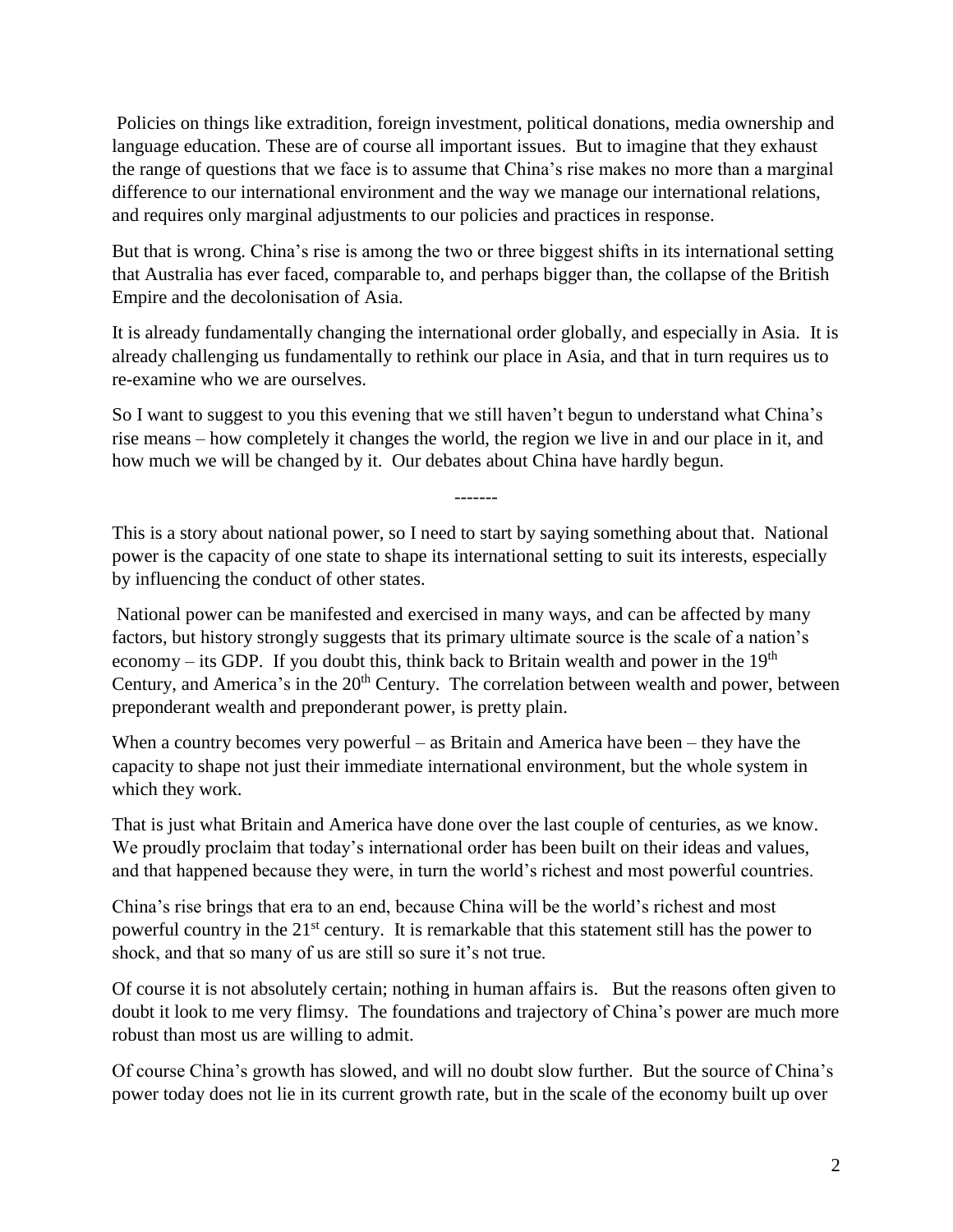three decades of sustained, super-fast growth. It is locked into the scale of its workforce and the nature of the economy as it has developed since 1979, which will not disappear.

Even if China's economy flat-lines in the years ahead, it will still be a bigger than America's in PPP terms. And it is very unlikely to flat-line. Indeed, for all its problems, and the clear risk of short-term crises, China is likely to keep growing faster than America on average over coming decades, and to overtake it by a big margin even in MER terms.

Demographic problems won't stop that happening – its workforce will shrink, but remain far bigger than America's or anyone's except India's. And don't bet in the middle-income trap.

Even if it gets stuck there, China's economy will still be the biggest in the world. And it might not - its economy is much more sophisticated than many people think, with real capacity for innovation and entrepreneurship.

Perhaps most importantly, we'd be unwise to bet that China's rise to power will be swamped by political turmoil. The CCP faces many challenges, but there is little evidence that it is about to go under. And even if it did, the long-term economic consequences are far from clear.

History suggests that even big revolutions do not permanently collapse major economies – after a period of chaos, often quite short, they bounce back. It would take a crisis as deep and long as China's collapse in the  $19<sup>th</sup>$  century to permanently reverse the gains of the past 35 years. Don't bet on that happening.

So we would be wise to get used to the idea that China will be the world's wealthiest and strongest power in the  $21^{st}$  Century. PwC's most recent estimate is that by  $2030 - 13$  years away - China's GDP will by 113% of America's in MER terms, and 165% in PPP terms. In 1990, barely a generation ago, it was 6% of America's.

It's the biggest and fastest shift in the global distribution of wealth and power the world has ever seen. For Australia the numbers are just as stark; in 1990 our GDP was 88% of China's in MER terms, and by 2030 the estimate is 7%.

This does not mean that China will rule the world. It will be the most powerful state in a world with many other powerful states – including America, which will remains very formidable - and it will not be able to dominate regions of the world far from its borders.

But it will be by far the strongest state in the Western Pacific, and will be very well placed to become the dominant power there. That is the new reality we have to face, and so far we are not facing it. We are in denial about it.

That is not surprising. Since Europeans first settled here in 1788 our region has been dominated by Britain and America. We have always relied on them to keep us safe and to shape Asia to suit our interests. We have felt able to rely on them because of our shared Anglo-Saxon heritage of language, history and values.

We have always believed that our security and prosperity here on the edge of Asia depended absolutely on their regional primacy, and all our major wars have been fought to help preserve it.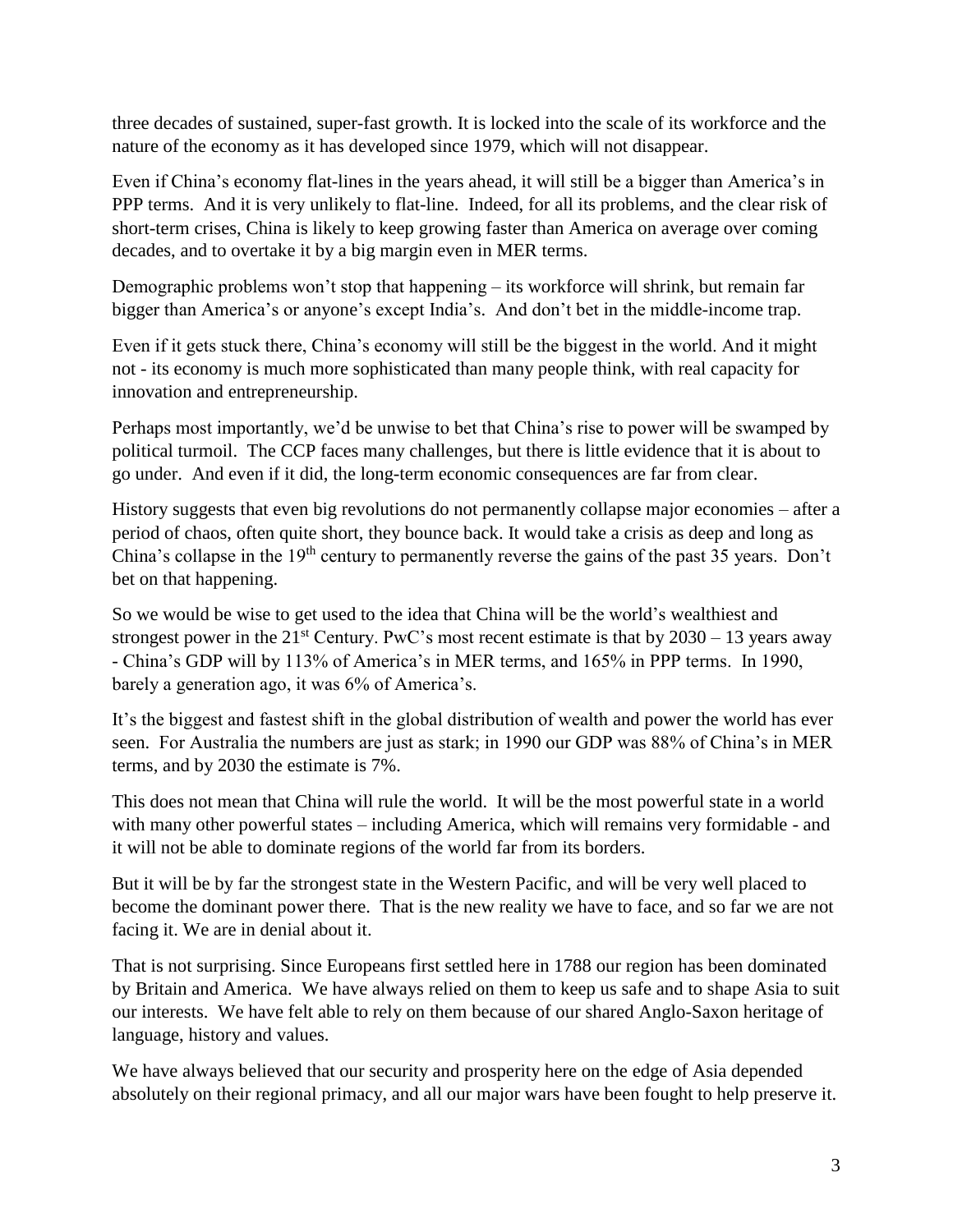None of those challenges were as formidable as the one posed by China today, because since 1788 no other country has been as powerful as China is today, nor as important to Australia in so many dimensions of our national life.

That includes, most obviously, its importance to us economically. That is something we are *not* in denial about. We do understand that China is not just our biggest trading partner today, but that it is the most important source of future economic opportunities for us for decades to come.

We know that its economic scale and dynamism means our future prosperity depends on it. But we still don't understand what that means for our relations with China and our place in Asia more generally. To understand that, we have to recognise that the era of Anglo-Saxon preponderance in Asia is over, and accept that this changes everything.

Our reluctance to accept this is embodied in a form of words – one might even say a mantra – which over the past few years has come to dominate official statements about what China's rise means for Australia. 'We don't have to choose between America and China'. Mr Turnbull said it just two weeks ago during Mr Li's visit.

----

What does it mean? First, it expresses a true and welcome fact about the past. For three decades after 1972 Australia didn't have to choose between America and China, because they were not strategic rivals.

John Howard could assure Beijing that while Australia's alliance with America was nonnegotiable, nothing we would do as a US ally would be directed against China. That allowed Australia to build a cosy niche, relying on China to make us rich and America to keep us safe.

That worked well as long as America's attention was elsewhere, and China was biding its time and hiding its power. Its days were numbered once China began overtly challenging US leadership in Asia around 2008.

It stopped working in November 2011 when Barack Obama came to Canberra to announce his Pivot to Asia, which was his response to China's challenge. By launching it in Canberra, Obama made it absolutely clear that he expected Australian support to resist China's ambitions. Howard's undertaking was no longer tenable. We had to start making choices.

Since then the mantra has been simply untrue. We are choosing between America and China, all the time, as we try to assure America that we are supporting them against China, and we try to assure China that we are not. So, for example, we have joined Washington in denouncing China's conduct in the South China Sea, but avoided Beijing's displeasure by resisting US pressure to conduct FoNops.

We agreed to host Marines in Darwin, but denied that had anything to do with China. We joined China's AIIB but avoided any explicit endorsement of OBOR. The list goes on. The reality is that every decision we make about our support for America is judged by how it will be read in Beijing, and vice versa. This is the most powerful factor in Australia's foreign policy today.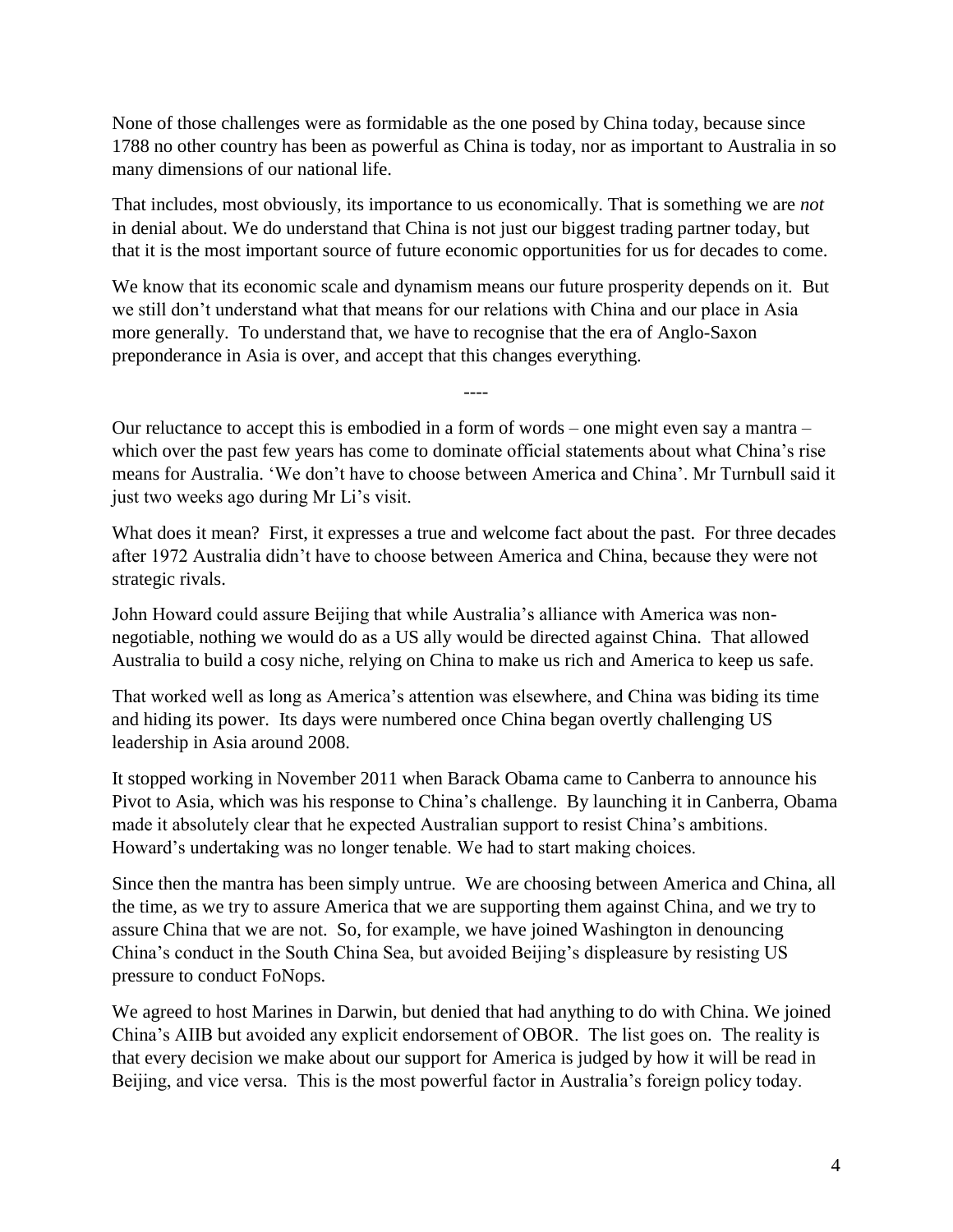Some might call this delicate balancing act a commendable example of agile diplomacy. One could also call it a pattern of systematic duplicity, which is fooling no one but ourselves. Diplomatic duplicity has its place when it is used in support of a clear and credible strategy, but not as a substitute for one.

Ultimately, this duplicity is futile. Whether we have to choose between America and China has very little to do with us. It depends on them, on how intense their rivalry becomes, and on what they choose to demand of us. The more intense their rivalry grows, the more they will each demand of us, and the starker our choices will become.

It is perfectly possible that sometime, perhaps quite soon, their rivalry will reach the point that one or other of them confronts us with a choice which would upset our balancing act and force us to fundamentally alienate one side or the other. 'We don't have to choose' is no more than a statement of blind faith that this will not happen.

What's more, it is a statement of faith that nothing really is going to change. It is based on the hope that we can go back to the way things were in John Howard's day, when America's power and leadership in Asia seemed unchallengeable, and China seemed happy to accept it. But seriously, how likely is that?

Over the past few years, as the rivalry between America and China has intensified, some people even in government have started see that 'we don't have to choose' is wearing a bit thin, and to wonder whether we do not in fact have to make some choices after all.

----

Not surprisingly, the overwhelming majority of them think that we should choose America. But their views are not all the same. We can divide them into optimists and pessimists.

The optimists believe that China's challenge to US leadership in Asia and the rules-based order can easily be countered by a show of US strength and resolve, backed by strong support from America's allies and friends in Asia.

They think Beijing is trying it on, in other words, and will back off quickly if they meet determined resistance. If that is true, Australia should get off the fence and start supporting America much more robustly as it pushes back against China.

But is it true? The idea that China was just trying it on were the foundation of President Obama's Pivot to Asia. It assumed that China would quickly back off in the face of largely symbolic gestures like the marine deployment to Darwin.

But China has proved that wrong, by countering the Pivot and its gestures with a series of much more forceful moves in the East and South China Seas which show that China is willing to risk a confrontation with America. Instead it has become clear that it is America that is unwilling to risk a confrontation.

That was the message sent by Obama's refusal to authorise full-strength freedom of navigation operations in the South China Sea. So far, then, China has been winning.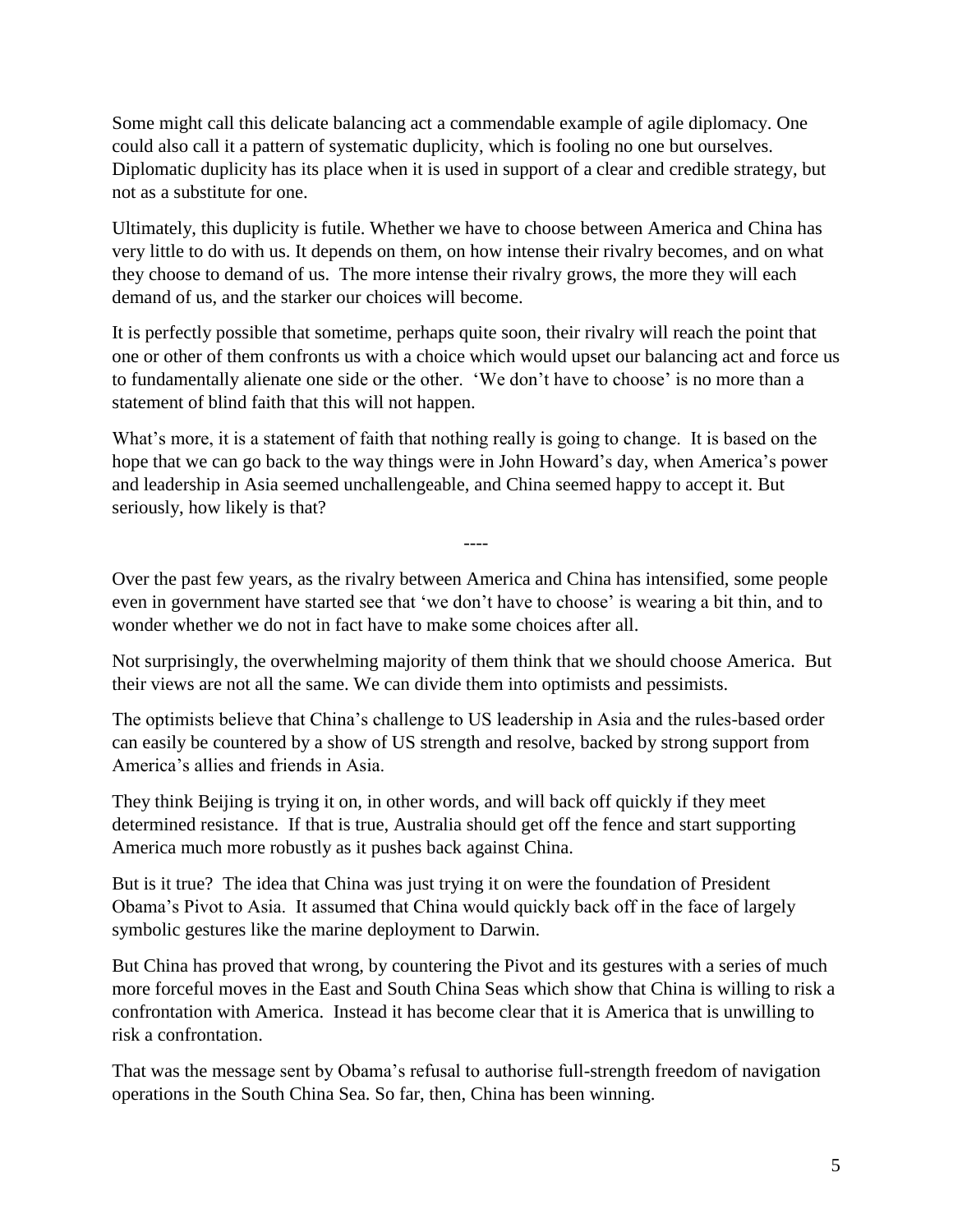But the Optimists are still optimistic. They hope that the Pivot – under whatever new label it might be given in Washington - can still be made to work. It just needs a stronger dose.

America needs to push back harder than Obama was willing to do, accepting short term damage to the US-China relationship for the long-term gain of defeating China's challenge. Some hope Mr Trump might do this.

It is argued that US allies like Australia should encourage him to do that, by being willing support America and confront China with a strong show of solidarity.

Hence, for example, there are voices in Government and in the Opposition who think that we should be undertaking, and urging America to undertake, full-strength FoNops in the South China Sea to confront China's moves there directly.

Again, this would be a good policy if it works. Preserving US primacy would be immensely beneficial for Australia, and it would be worth even a serious temporary disruption of our relations with China if it leads to a permanent preservation of the *status quo.*

But that will happen only if China does indeed back off in the face of stronger pressure. Many people simply assume it will, but it is not quite clear why. There is no reason to believe that China is any less determined to change the Asian order and expand its influence than America is to preserve the old order under its leadership.

Indeed, there are good reasons to believe that the balance of resolve favours China.

To see why, we have to reflect more deeply on the nature of their rivalry. The headline issues the South China Sea, the East China Sea, North Korea, even Taiwan - are just the symptoms of their rivalry. Its cause lies much deeper, in the fundamental incompatibility of their current strategic objectives in Asia.

----

America seeks to remain the region's primary power, and China seeks to replace it. This is the most consequential strategic contest globally since the end of the Cold War, and in Asia since Nixon went to China in 1972.

So we are back in the world of power politics, which is what happens when great powers compete over leadership in an international system. The stakes are very high because states see their place in the system as central to their security, their prosperity and their identity.

Compromise is possible but rare. Thucydides was wrong to say that war in such circumstances is 'inevitable', but it is certainly a big risk, because armed force and the willingness to use it are the key factor in power politics.

History suggests say that the boundaries of each great power's influence in an international system are determined ultimately by the issues over which it is demonstrably willing to go to war with other great powers.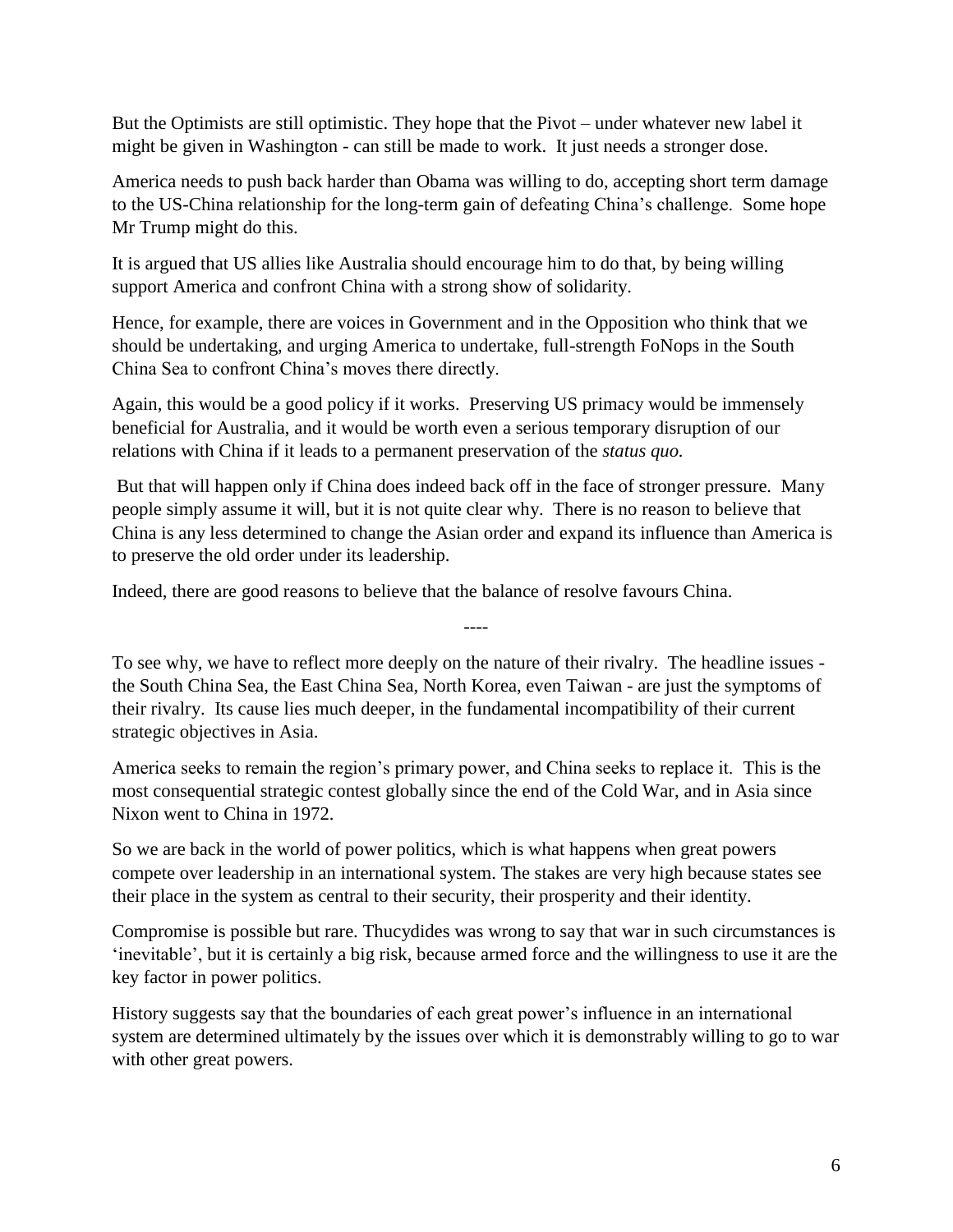So the contest for leadership in Asia will be determined by the issues which America and China can each persuade the other they are willing to go to war over.

This all sounds rather Wagnerian, and very remote from the usual image of our modern, rational rules-based age. But this is just what's happening today in the South China Sea.

Each side is testing how far the other is willing to risk a confrontation that might turn into an escalating armed clash. Neither side wants a war, of course, but each has been pretty confident that the other would back off first to avoid a clash – leaving them the winner.

That creates a very dangerous situation with a high chance that they both find themselves sliding into a war that neither side wants or intends. It has happened often enough before.

We would be very unwise to underestimate China's resolve in this contest. China does not seek a fundamental transformation of every aspect of the Asian order, but it is determined to achieve, or restore, its leadership of that order.

That should not surprise us. It is after all seeking no more than Britain and America sought when their power rose. And China's ambition is turbocharged by awareness of China's long history of power, recent humiliations, current achievements and future prospects. We might regret this, but we'd be unwise to underestimate it.

And we'd be unwise also to overlook the likelihood that China assess America's resolve as weaker than their own.

They are not reckless in Beijing, but looking at America as it is today, its record of strategic failure over the past decade and half, the feebleness of the Pivot, the peculiarities of US politics and the apparent trends in its policies, it would be surprising if Beijing did not believe that America was less committed than they are to the leadership of Asia.

And 50 missiles on Syria won't change their mind.

They don't want a war with America, but they probably think they can achieve their aims in Asia without one, because they think America will back off.

All this means that the optimist are probably wrong. Supporting America to push back harder against China is unlikely to get us where we want to go. It is more likely to lead us into a war with China.

And that brings us to the pessimists. They are the people who can see that Beijing might not back down, so preserving US leadership in Asia might require a war with China, and they think that might be an acceptable price to pay. This is not such an uncommon view as one might think. We need to think carefully about whether they are right.

----

Much depends of course on what kind of war we think that would be. Many seem to assume that a war with China would be short, contained and successful – something like Desert Storm at sea. But that is very unlikely.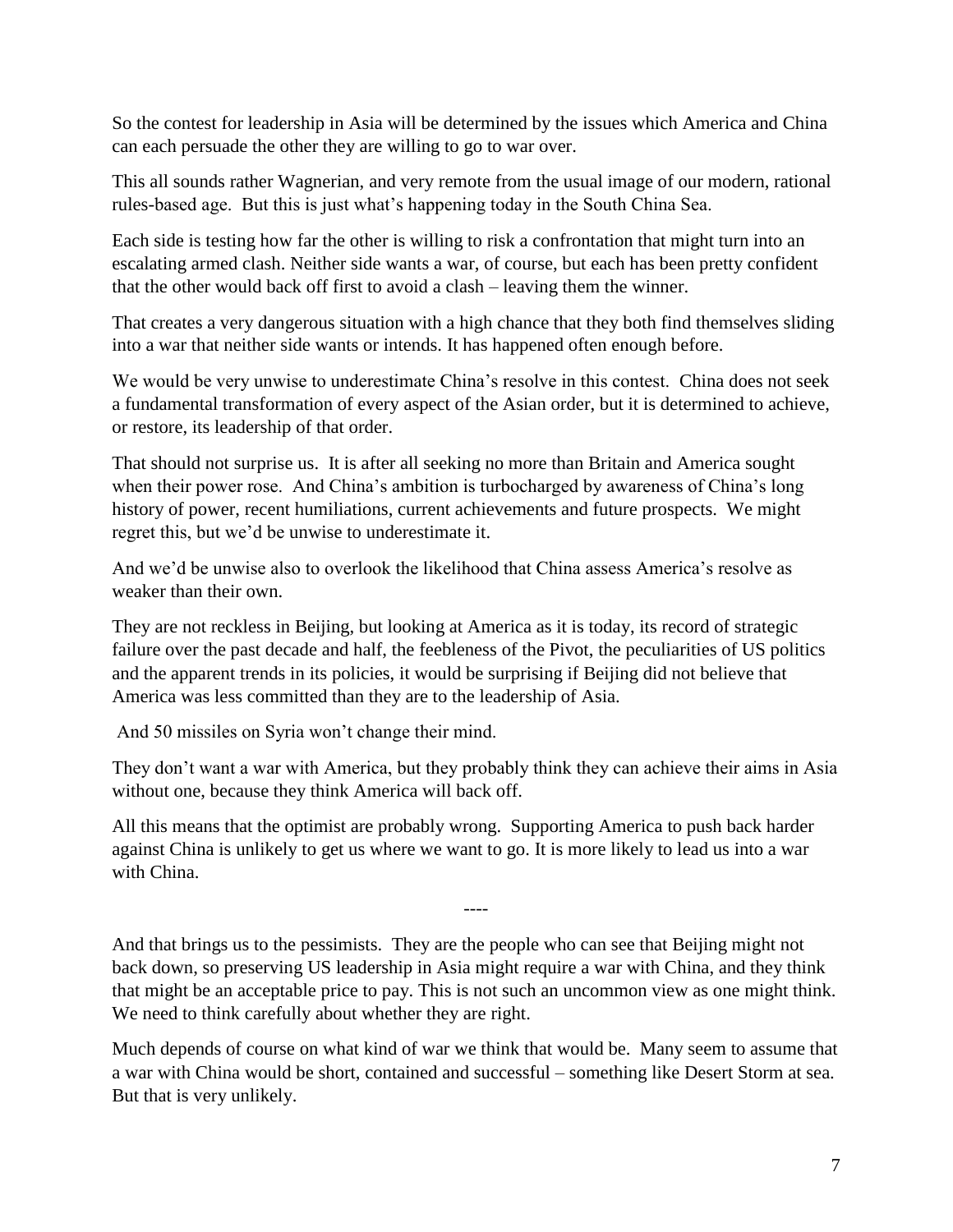This is not the place to explore the evolving maritime military balance in Asia, so let me just say that we can't count on quick low-cost wins against China in the Western Pacific anymore.

Any localised clash would probably produce a costly stalemate for both sides, with irresistible pressures to escalate. It could easily become the biggest regional conflict since 1945, and it is hard to imagine what would count as victory in such a war, for either side.

Moreover it would be a war between nuclear powers. We have become strangely insouciant about the risk of nuclear war between major powers since the end of the Cold War, and that is a big mistake.

No one knows where the nuclear threshold might be in a US-China war, so no one can be sure that it would not be crossed. The danger that any clash between America and China could escalate to a nuclear exchange may not be high, but does not need to be. It is very real.

And what about Australia? Would we, and should we, join America in a war with China to preserve US primacy in Asia? This is not a hypothetical question. Indeed at one level Australian governments have already answered it.

----

Despite their devotion to the 'we do not have to choose' mantra, and their reluctance to risk relations with Beijing by siding too openly with Washington in the diplomatic manoeuvring of recent years governments from both sides have steadily moved towards a defence policy that assumes Australia should and would send forces to support America in a war with China.

Moreover they have begun increasingly to design our armed forces to do just that.

Would we really do so? Many people say that we would have no choice. We are so dependent on America for our defence, and so deeply entangled with their systems and operations, that we simply could not contemplate saying no when the White House called – even if the person calling was Donald Trump.

I think that is entirely wrong. Of course we would have a choice, and it would be a very difficult one.

On one side would weigh the undoubted damage to our alliance with America if we refused. But on the other would weigh not just the damage to our relations with China, but the very real costs and consequences of the war itself – especially as we could not assume that America would win.

This would not be just a matter of diplomatic positioning, like the choice to help invade Iraq in 2003. Given the likely nature of the war, it would be a choice of immense significance to every aspect of our national life - one of the most momentous Australia had ever faced.

I think it is rather shocking that so many of those who make or analyse Australian strategic policy treat it so lightly. For what it is worth I think we would very likely say no.

----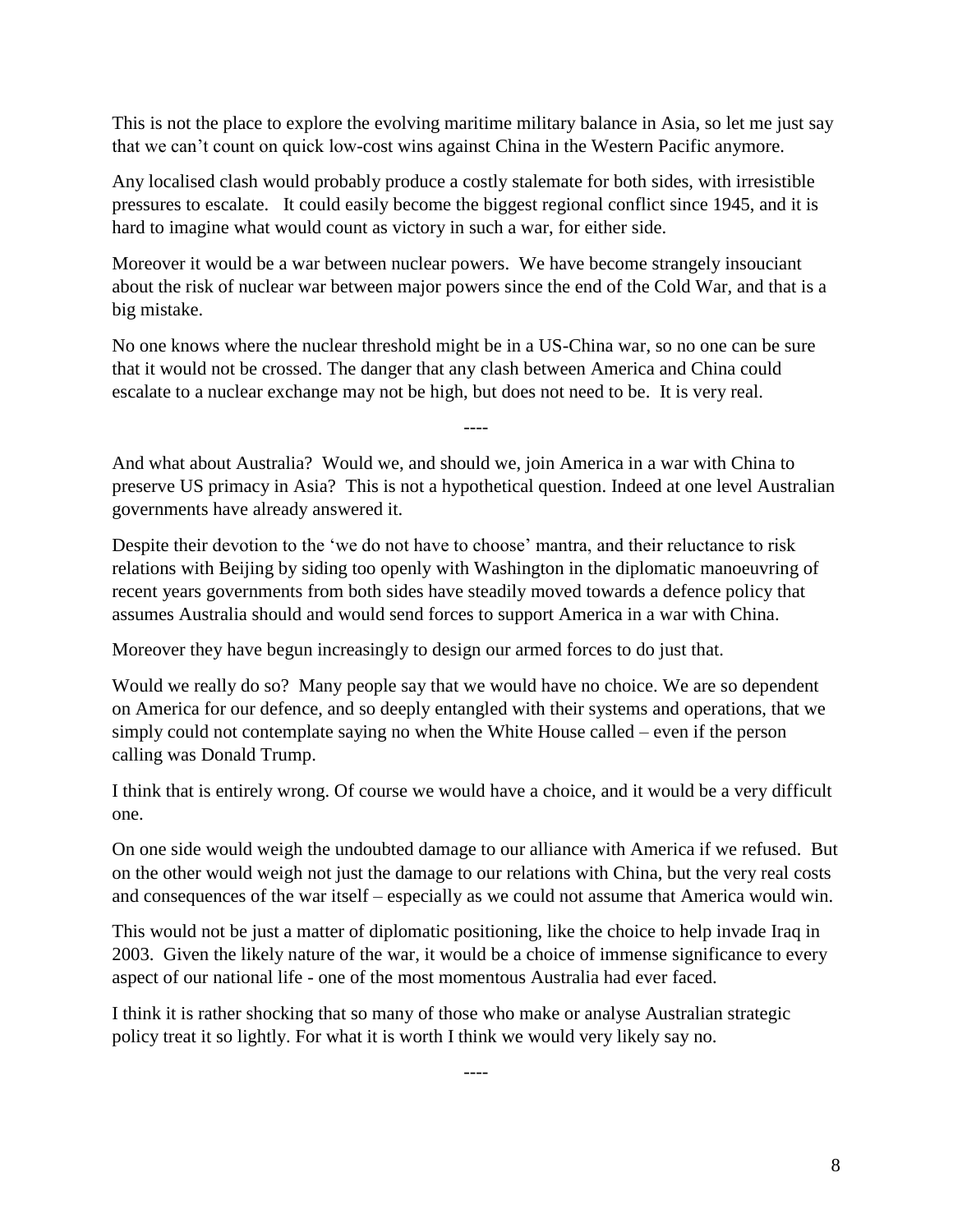The risk that we will face such an agonising choice is perhaps lower than the pessimists might assume, because it seems to me increasingly unlikely, in the light of what I've just being saying, that America would not in fact be willing to fight a war with China in any but the most extreme circumstances.

Certainly, America has huge interests in Asia, and has been the leading power there for a century. It would be a huge wrench to step back from all that. But China today is the most formidable strategic rival America has ever faced in Asia.

So we have to wonder what, if anything, in Asia would America be willing to fight a war with China – perhaps a nuclear war – over? Unless there is a much clearer answer than we have seen of late, the era of US strategic leadership in Asia will draw to a close. That may well be what is already happening.

----

There is a third option. America could do a deal with China by agreeing to share leadership in Asia. That would mean China playing a bigger role, and America a smaller one.

But it would still leave America as a significant player, able to balance China's power and place some limits around the way China used it. This is plainly the least-bad option for Australia and others in Asia, and perhaps also for America.

But it would be hard to achieve and maintain, requiring statecraft of the highest order. Moreover the time do such a deal is slipping away, and it may be too late now that Donald Trump is in the White House.

He is not the cause of America's problems with China, but his failings make it much less likely that America can deal with them effectively. They seem to make it rather more likely that America will thoughtlessly stumble into a war with China, or ignominiously retreat from the region, or both.

This all suggests that turning to America is not going to solve our China problem. Whatever happens, even if America does manage to stay engaged, China is going to loom much larger for us, exercising more power and asserting more influence, than any Asian power has ever done before.

And it is quite likely that it will take America's place as the region's primary power, at least in East Asia. So how then are we to respond to its growing capacity to interfere in our affairs and curtail our sovereign independence?

----

Part of the answer is to get closer to China. In the last few years some influential voices – some of them here tonight – have argued that we need to get real about China's growing power and start dealing with it.

They argue that if we can deepen and strengthen our relationship with China, we will be able to influence China's polices towards us and limit their impact on our independence and interests.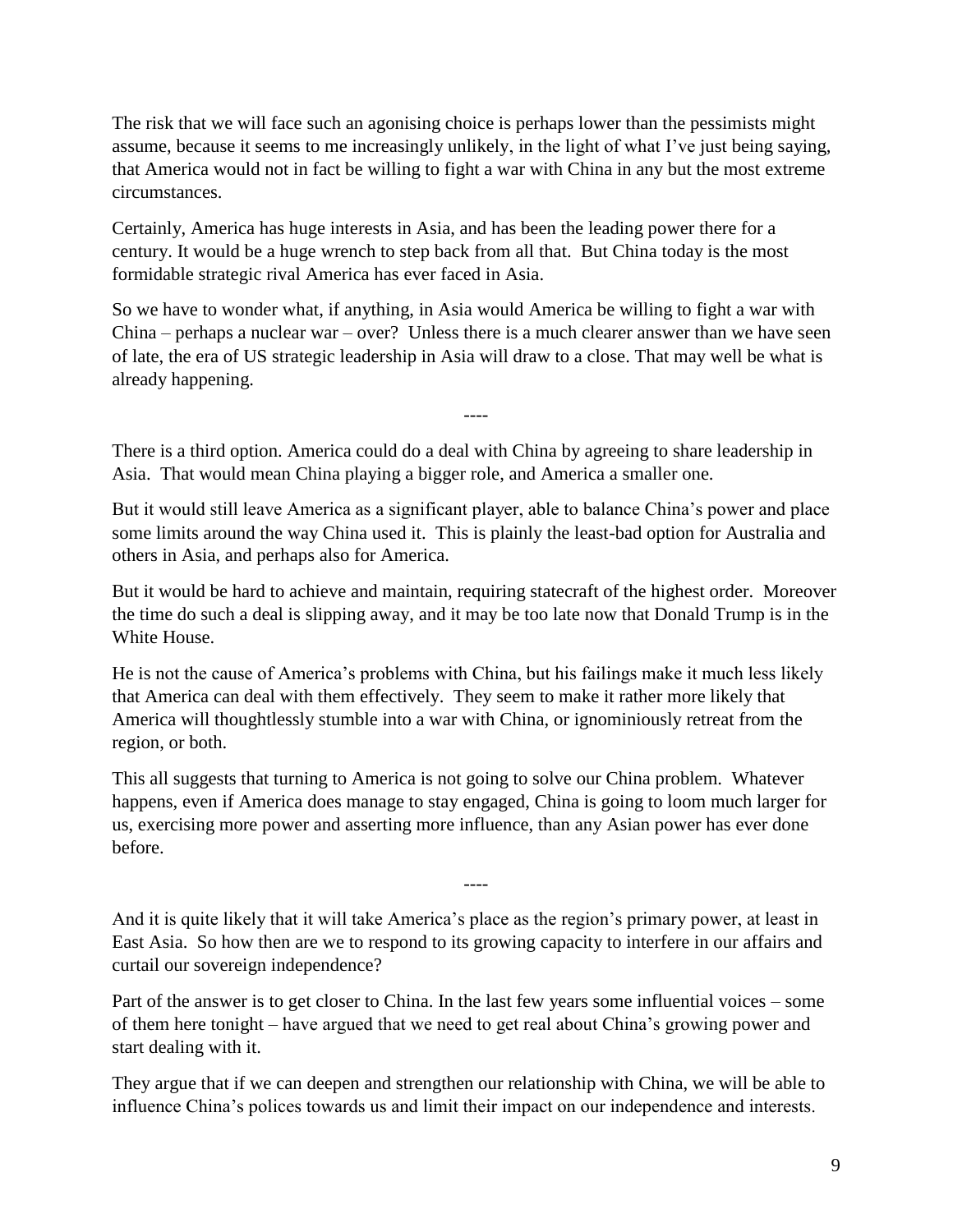They accept, reluctantly, that this might mean stepping back somewhat from our relationship with America.

These views are surely right as far as they go. We must get closer and more engaged with China as China's power and influence grow.

That means, among other things, that we must learn a lot more about how decisions are made in China and how to shape them to our advantage, and we should give higher and higher priority to shaping our policies to maximise our leverage there.

But we need to be coldly realistic about how far that will get us. Our history tells us plainly how hard it has been to do more than nudge the policies of our close allies, and we will never have the kind of entre and access in Beijing that we have enjoyed with them.

No matter how well we do, our capacity to shield ourselves from Beijing's power by better diplomacy is going to be very limited. They will be able to shape our actions and decisions with carrots and sticks to a degree that no country has ever been able to do before except America and Britain – and we would be right to fear that China will be less generous with the carrots and more ruthless with the sticks than our old allies have been.

Indeed this is already true. We should not underestimate China's capacity now to shape our policies. It is sometimes argued that Beijing cannot pressure us by threatening our export markets because it depends on our exports to fuel its own economy.

That is so when it comes to current trade, but that is not their best economic pressure point. Our real vulnerability is our expectation that future trade with China is the key to our economic prospects.

China can play on that very easily. Consider, for example, the consequences for Canberra of a Chinese threat to punish us for some policy misdemeanour by directing *future* investments and export opportunities – in minerals, energy, education, tourism or agriculture – away from Australia. That would cost China nothing, but send our share market crashing.

Nor should we underestimate the political costs that Beijing can already impose on an Australia government. A Chinese threat to suspend high-level meetings would freeze the blood of any Australian Prime Minister and induce all kinds of accommodations.

It was, after all, just this kind of pressure that nudged Howard to reach his understanding with Beijing, and that was back in 1996, when China's wealth and power had hardy begun to take off.

Moreover, though our island continent is mercifully far from China, we should not entirely dismiss the weight of China's military power as a factor in its future influence on Australia.

Japan, the Philippines and Vietnam can all attest to China's willingness to use carefully calibrated military threats to amplify its influence, and we'd be deluding ourselves to assume that this is necessarily counterproductive.

Moreover two of these are US allies, so we need to recognise that this won't necessarily shield us completely even if America preserves a strong role in Asia. The simple fact is that as China's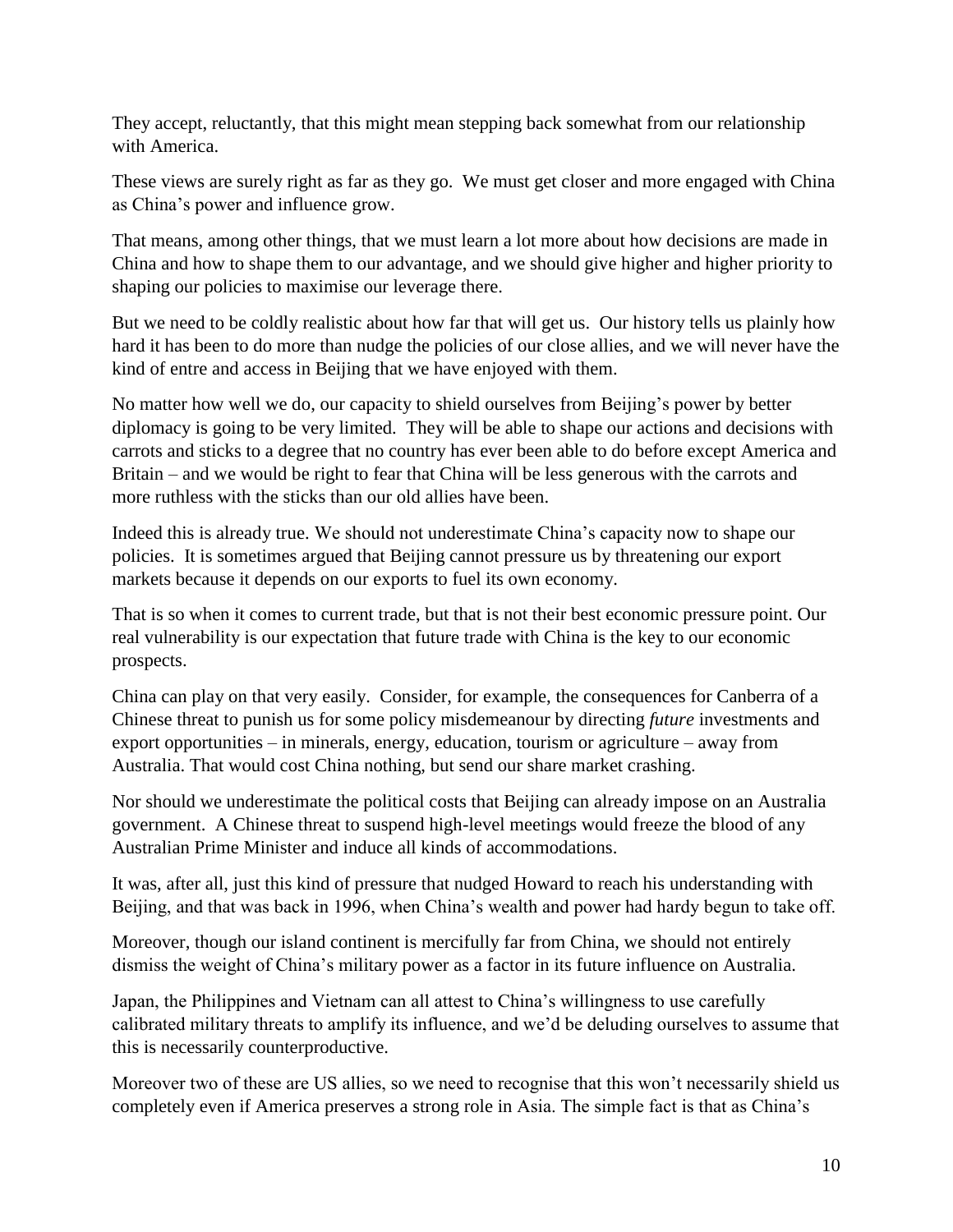power grows it becomes both a more important partner and a more dangerous adversary for America, so the threshold for US intervention to deflect Chinese military pressure on its allies must go up.

All of this is very disconcerting. We take great pride in our sovereign independence of policy and action, and we hate the idea of it being curtailed by a foreign power.

This feeling is perhaps particularly strong in Australia, because we have no experience of making our way in the world without the support and protection of our very powerful great and powerful friends. We feel that something must be going very badly wrong in the world if we find ourselves subject to pressure by others.

But in reality this is the way the world always works, because that is what powerful states do. Even us. Twenty years ago Australia applied immense pressure on PNG to abandon plans to deploy merceries to Bougainville.

We might all agree that the plans were foolish and dangerous, but there could be no doubt that it was PNG's decision to make. We were interfering in PNG's internal affairs. In the end we got our way. It was a classic exercise of national power.

And had diplomacy failed, plenty of people in Canberra were willing to contemplate the use of force. Few Australians objected. So let's not be unrealistic about the inviolability of sovereignty.

Might does not equal right, but it does determine how much you have to pay to maintain your view of what is right in the face of superior power, and weaker countries must get used to calculating such things.

What then should we do, given how likely it is that we will face such calculations more and more as we come face to face with China's power? What are we really willing to do, and what price are we really willing to pay, to resist China's bid for regional primacy, and limit its influence over us? How far would we accept and accommodate it? How do we really feel about living in an Asia dominated by China and what are we willing to do to avoid it?

----

I hope I have gone some way to convince you that these are the questions we really need to be debating. Answering them is way beyond my scope tonight. Instead I want to finish by mentioning a couple of issues about China, about which we are going to have to learn more and think more if we are to address these broader questions adequately.

One is about what China wants. What kind of regional leadership will it try to exercise? Would it be more like America's relatively soft hegemony in the Western Hemisphere, or more like Stalin's harsh dominion over Eastern Europe?

Our images of China's ambitions as a rising power are still very simplistic, and we need to learn a lot more if we are to make better-informed choices about what they mean for us and how we should respond to them.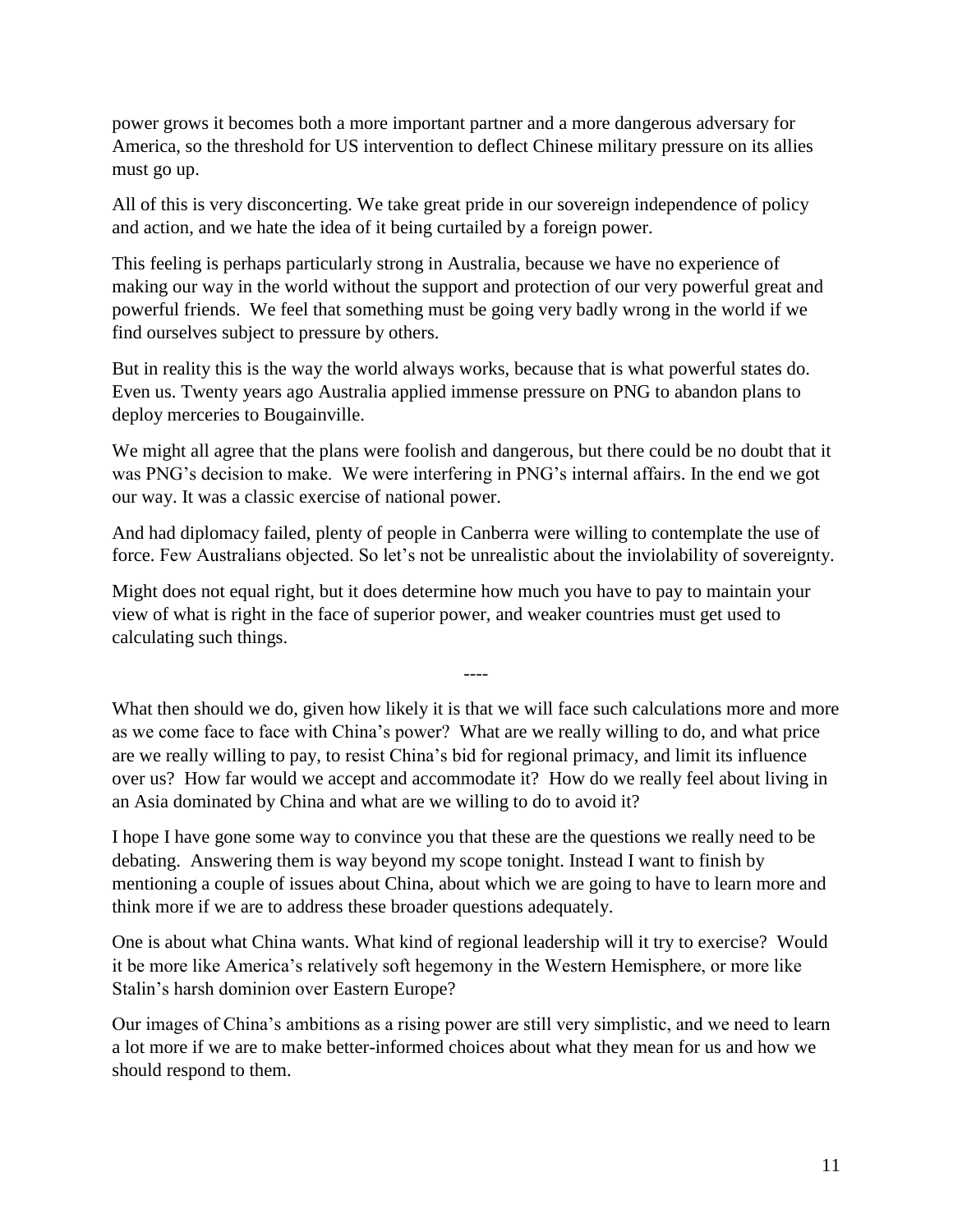The second set of issues concerns the moral standing of China today. This exceptionally difficult question is in fact at the heart of our topic. I don't know what the answer is, but I do know that we have not yet taken the question seriously enough.

A few years ago I heard a senior Australian official say, quite bluntly, that Australia could not possibly accept China playing a bigger leadership role in Asia because its political system is fundamentally evil.

Few of us might go that far, but most of us agree that China's values are very different from ours, that for Australia to accept China playing a larger leadership role in Asia would be to compromise our values, and that that is something we simply could not and should not do.

Mrs Bishop spoke along these lines in Singapore recently. 'Our values are not transactional' as one of our leading columnists wrote last week.

I do not think it is nearly that simple. We speak with great confidence of our values, but they are hard to define. We perhaps prefer to keep them vague, because that spares from examining them too closely.

It makes it easy to think that our moral and political choices are simple black and white ones between right and wrong – right if we uphold our values, and wrong if we compromise them.

But that assumes that all our values are consistent with one another – that they all pull us in the same direction – and that is not so. We value democracy and a rules-based order, but we also value peace.

Those values weigh on opposite sides when we consider how to respond, for example, to Chinese assertiveness in the South China Sea. So the idea that we never compromise our values is simply wrong – we do it all the time, when we weigh one value against another. Let us be quite realistic about this. We will compromise some of our values as we adjust to living with a powerful China; the questions are which ones will we compromise, and how much?

We need to get beyond this crude sloganeering and think a lot more carefully about our values and how they affect our choices as we decide how to respond to China's power.

We also need to understand China's values better, and how much they really differ from ours. We are very keen to assert and emphasize those differences, but their precise nature deserves more attention.

That is not to deny there are differences, and that those differences can be seen in aspects of Chinese polices and practices that we find harsh and unjust.

But it is to note how little attention we pay to the other side of the ledger. China's government has achieved the largest increase in human material welfare in history.